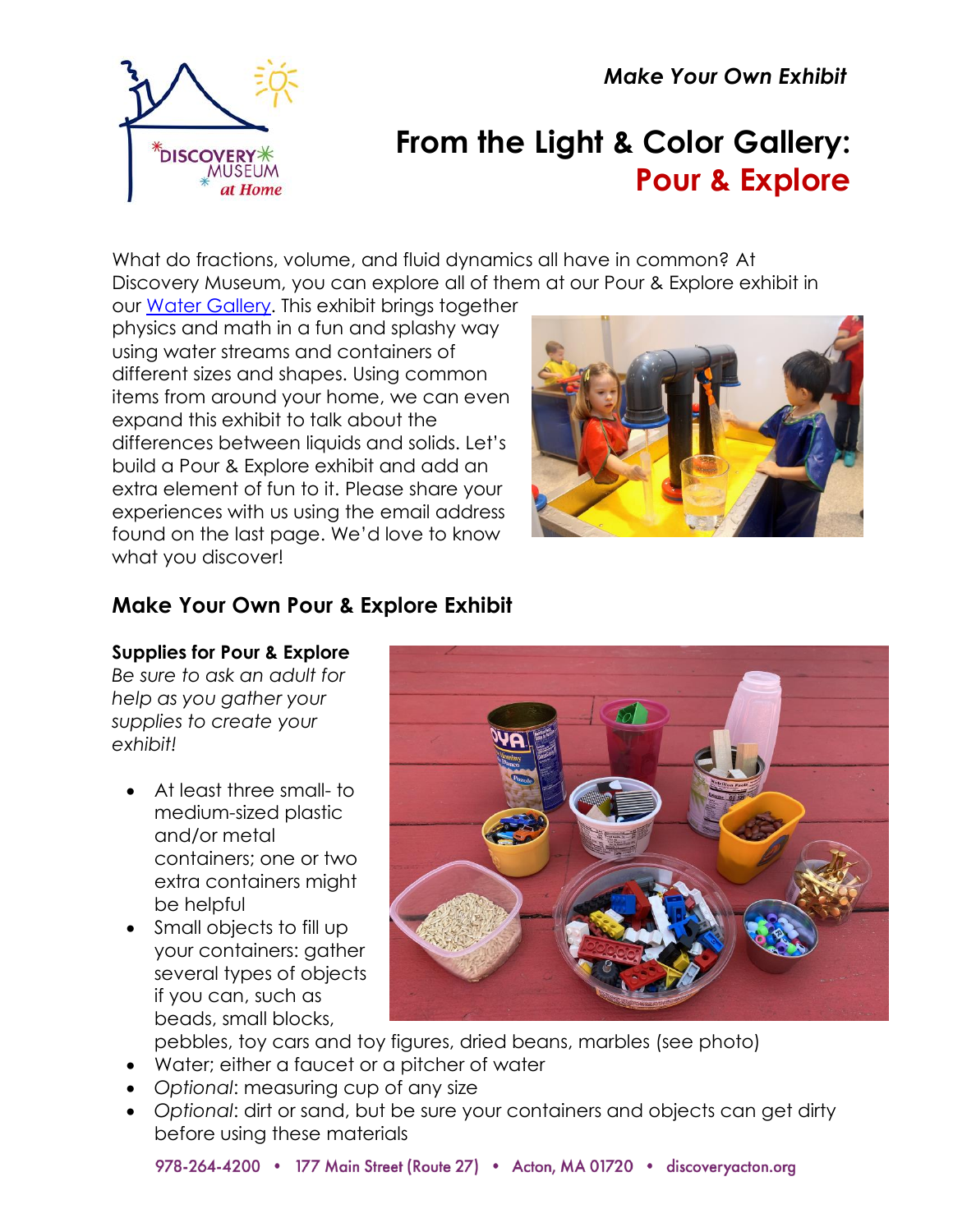

#### **Exploration**

- Pick out two containers from your collection and fill one of them with small objects. Try to fill it to the top, if you can.
- Make a guess, or *hypothesis*, of whether all of the objects in the filled container will fit into the empty container.
- Try it! Pour all of the objects from your full container into your empty container.

#### *What do you notice?*

#### **Things To Try**

For these experiments, you do not need to fill your containers all the way to the top unless directed, so do not worry if you don't have enough objects to fill your entire containers. Also, there are lots of opportunities to use a measuring cup in this exhibit, so freely measure out objects and water whenever you would like!

• Guess, or *hypothesize*, which of your containers can hold the most amount of stuff and which can hold the least. Then pour different types of objects between containers of different sizes and shapes to test your idea.

> *Can you tell which containers are bigger and which containers are smaller?*

*Which two containers are most similar in how many objects they can hold? The least similar?*

*Does the size of the objects you're pouring affect how many can fit into a container?*

*Does the shape of the objects you're pouring affect how they fit together in a container?*

• Choose two of your smallest containers. Next, guess which of the two containers is the smallest and fill it to the top with your smallest objects. Then pour the objects into your other container, shaking the second container a little bit to settle the objects into the container. Notice how full your second container is. Next, do the same thing using your largest objects, remembering to shake the second container after pouring your objects into it (see photos).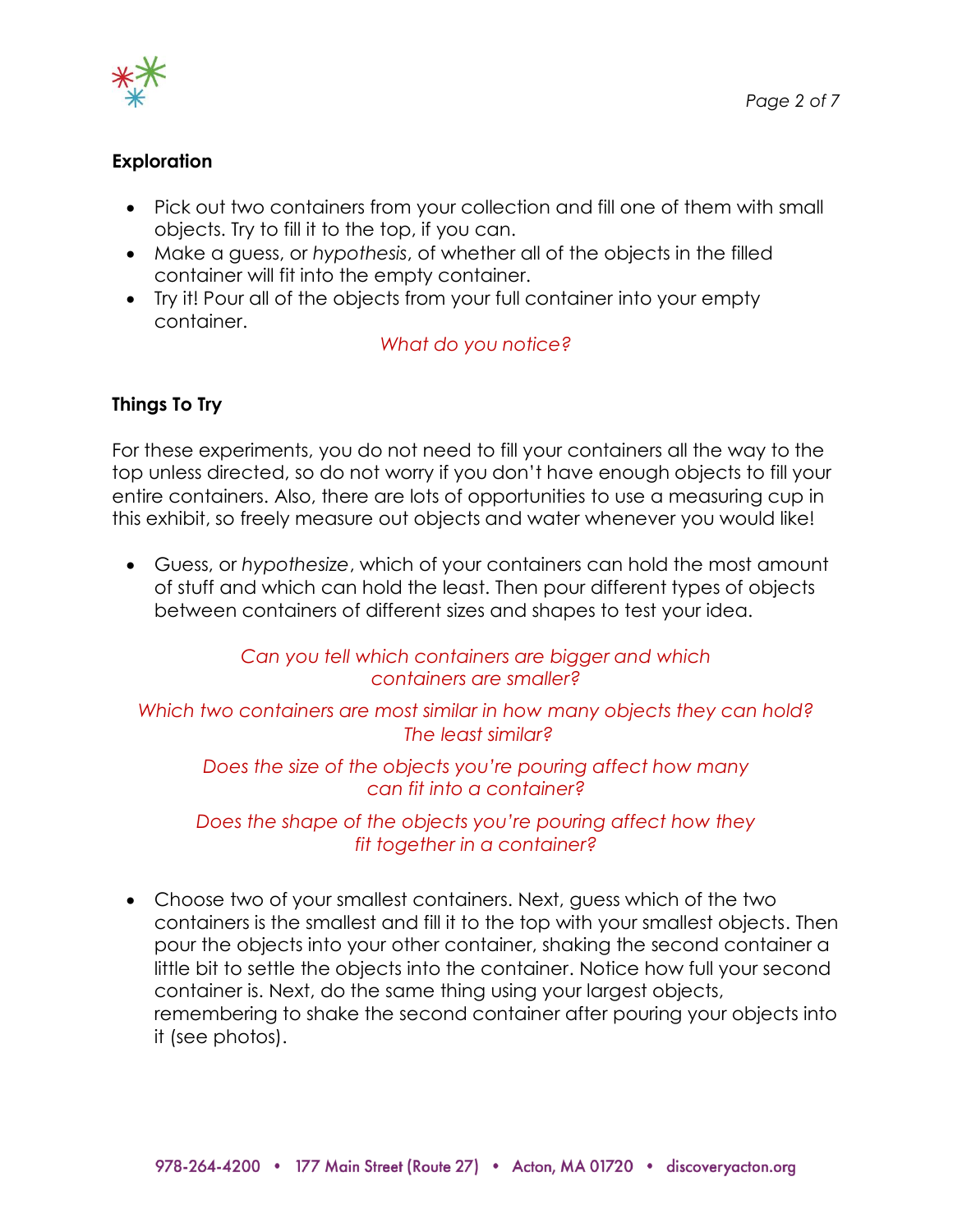



*What do you observe about how the smaller objects fit in the containers compared to the bigger objects?*

*Count the number of smaller objects and the number of bigger objects that fit into the small containers. How do the numbers compare? Do your findings surprise you?*

*Do smaller and bigger objects pour differently?* 

• Mix together bigger and smaller objects into one container by first pouring in smaller objects, and then pouring in bigger objects. Give the container a shake to settle the objects and observe the objects in the container. Try the experiment again, but this time pour the bigger objects in first, and then pour in the smaller objects. Give the container a shake and look inside (see photos).



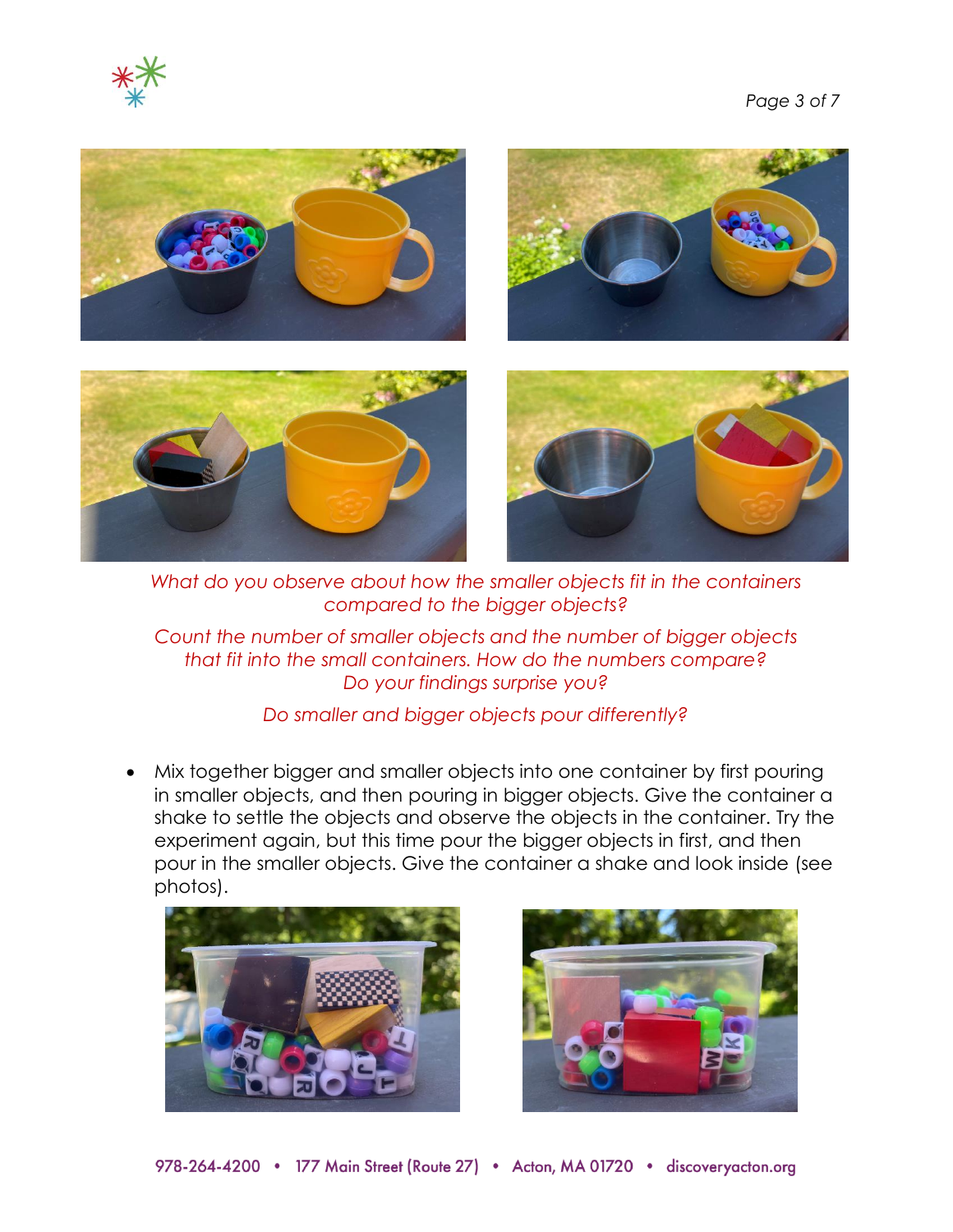

#### *What happens to the objects inside of the container when you pour them in differently?*

• Choose a container that looks half as big as another container. Test your idea, or hypothesis. (Hint: Fill the smaller container twice, each time pouring all of the objects from the smaller container to the bigger container.) *How do the two containers compare in size?*

Now try similar experiments pouring water instead of objects. Remember that you can use your measuring cup any time you want to measure amounts of water precisely.

• Pour water between containers of different sizes and different shapes. *Can you tell which containers are bigger and which containers are smaller?*

*Which two containers are most similar in how much water they can hold? Are these the same two containers as when you experimented with your objects?*

*Does the water pour differently than the objects?*

*Does the water fill your containers differently than the objects do?*

• Choose two containers with different shapes or sizes. Try to pour the same amount of water in each container.

*What do you notice about the level of water in each of the containers?*

• Choose one smaller and one bigger container. Use your water to discover how many of the smaller containers fit into the bigger container. *How do the two containers compare in size?*

#### **What's Going On?**

When you pour your objects into your containers, do all of the objects pack into the containers the same way? Does the size of the object you pour affect how many objects can fit into a container?

Your Pour & Explore exhibit lets you play around with many math and science topics. We'll talk about three of them here: fractions, capacity, and volume. Let's start with fractions.

The word *fraction* means a small part of something bigger. Your Pour & Explore exhibit is full of fractions. Each individual object you use for pouring is a small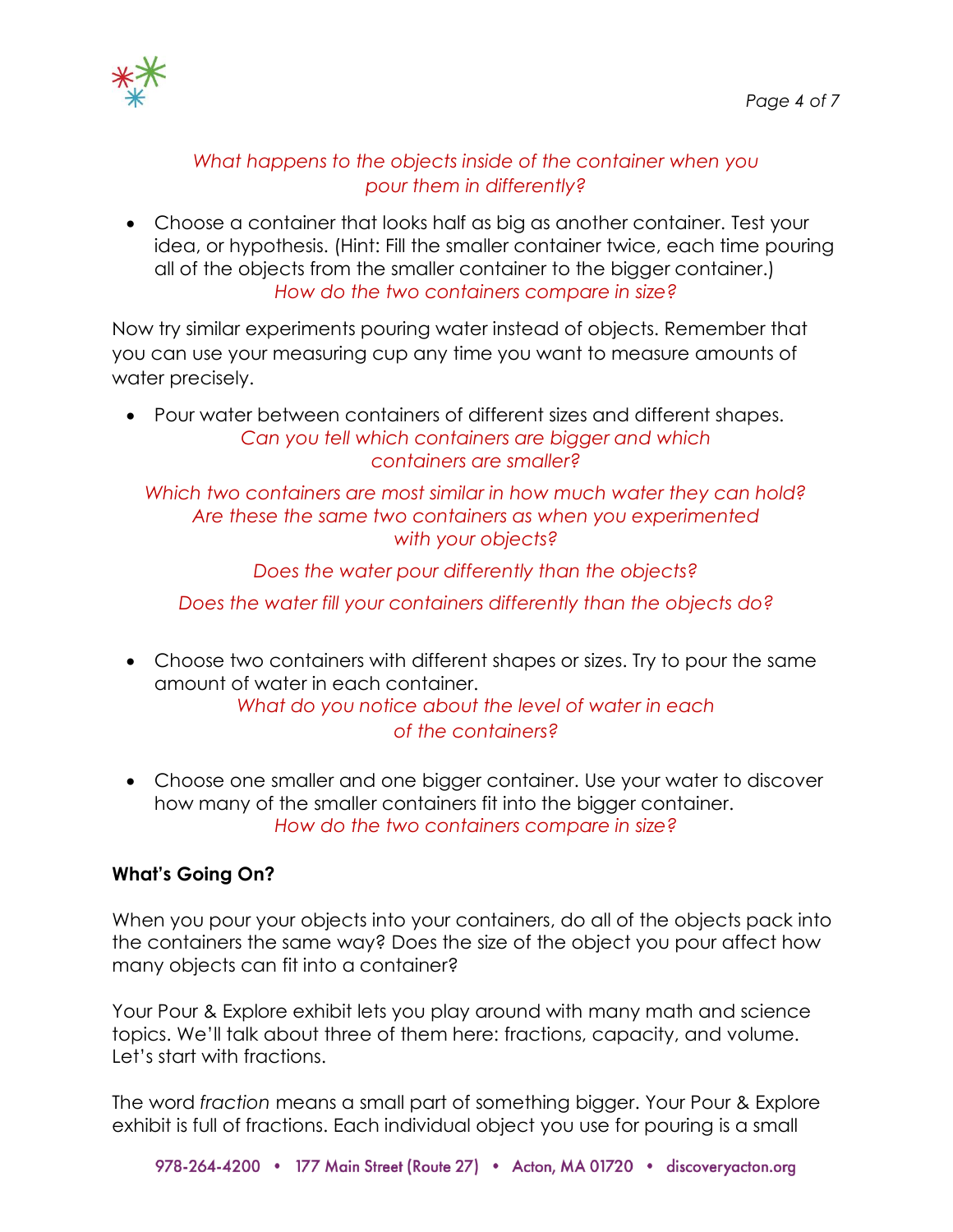

part of the larger collection of objects. Therefore, an individual object is a *fraction* of the entire collection. Your smaller containers cannot hold as many objects, or as much water, as your bigger containers. So, we say that your smallest container can only hold a *fraction* of the amount of stuff your biggest container can hold, or the smallest container is a *fraction* of the biggest container. How much stuff does that biggest container hold? The amount it can hold is called its *capacity.*

If you have ever baked, you have played around with capacity. Most measuring cups have numbers on them—2 cups, 1 cup, ½ cup (a fraction!) that tell you how much stuff—flour, water, oil, chocolate chips—the measuring cup can hold. How much stuff a container can hold is called its *capacity.* Each container in your exhibit has its own capacity, too. By pouring objects and water in and out of the containers, we explore those capacities and how they are similar and different. A container's capacity never changes; it is a property of the container. However, you may have noticed while exploring your exhibit that the number of objects that can fit into a certain container can change. There are two reasons for this: the size of the objects and the shape of the objects.

Let's first start with the size of your objects. The amount of space an object takes up, or an amount of liquid takes up, is called *volume*. The larger an object is, the greater its volume, and the more water you pour, the more volume of water you have in your container. Let's think a little more about the volume of objects. If you have a pile of objects, each with a volume nearly the size of your entire container, can you fit many of those objects into your container? And if your objects have a really small volume compared to the container's capacity, like grains of rice, grains of sand, or molecules of water, can you fit a lot of these into your container? The relative size of your objects compared to your containers the volume of the objects compared to the container's capacity—affects how many objects can fit into the container.

This isn't quite true for water, however. Because all water molecules are the same size and shape, water volume is determined by how much you pour into your container: the more water you pour, the greater volume of water you have. And because water takes the shape of the container—whatever shape that is (see photo)—it's easier to measure its volume very precisely. This is true of all liquids. Next time you play with your exhibit, try measuring out a



certain volume of water and then measuring the same volume of objects. *What do you notice about your two measurements?*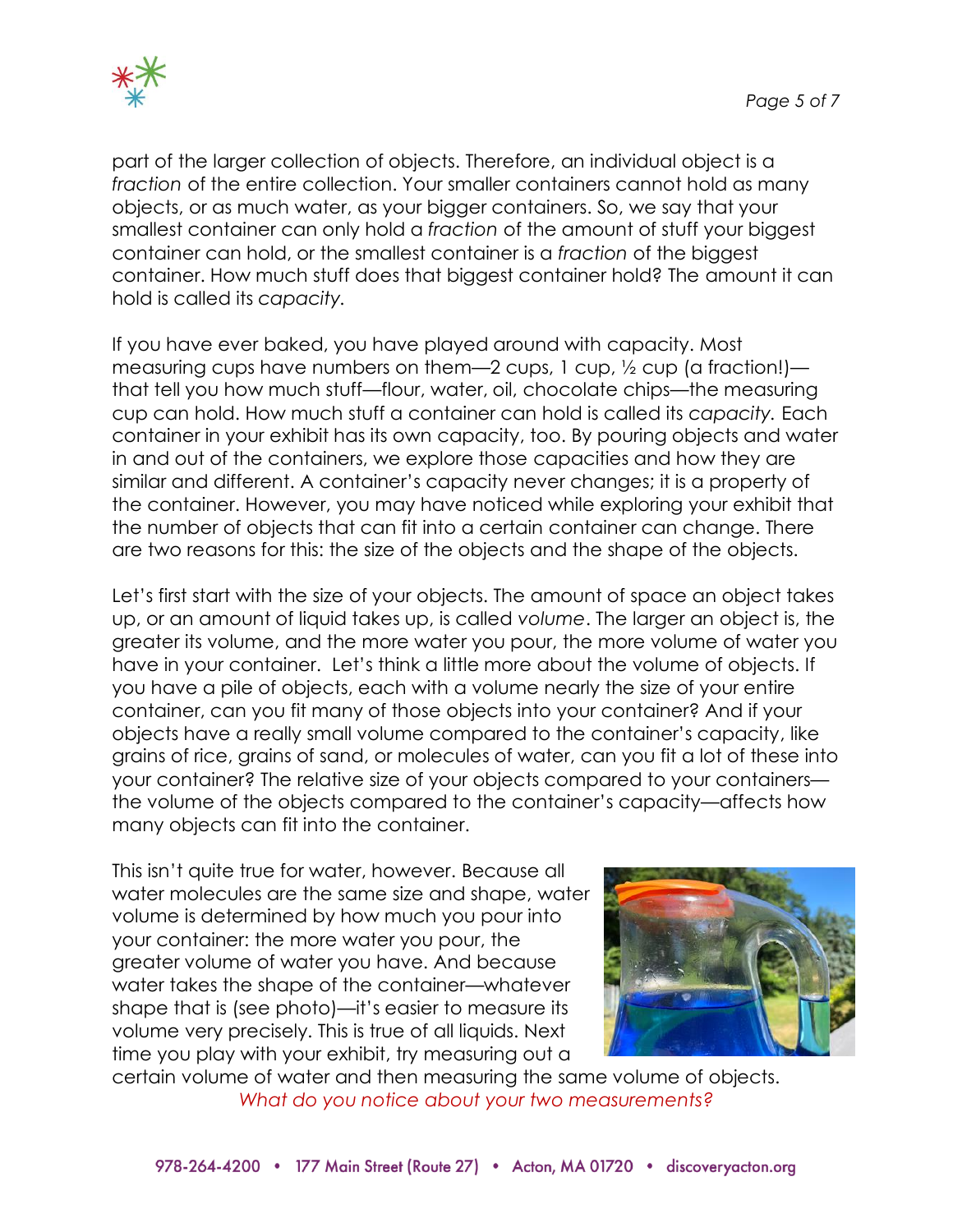

Water molecules may all be the same shape, but are all of the objects in your Pour & Explore exhibit the same shape? Are they very regular shapes, like circles or squares or cylinders, or are their shapes varied? Objects that are regular in size and shape, like water molecules, tend to pack together more closely, which allows more of them to squeeze into a container. Irregular shapes, like toy cars and small dolls, may not pack as tightly together into a container. You can use this knowledge to help you the next time you're putting away your toys, packing a lunchbox, or loading up your backpack!

Your Pour & Explore exhibit is full of possibilities for exploring fractions, capacity, and the volume of liquids and solids. Keep playing around and adding new elements to your exhibit, and be sure to check out the Discovery Museum challenge below to help you pour and explore more!

## **Discovery Museum Pour & Explore Challenge**

Using what you have learned from your Pour & Explore exhibit, can you find a few new containers around the house to add to your collection and then organize them all by largest to smallest capacity without using a measuring device? Here are some questions to get you started:

- Can you tell anything about a container's capacity—the amount of stuff it can hold—before putting anything in it?
- Do you want to use a solid object or water to investigate your containers' capacities?
- If you want to put objects in your containers, what properties would you like these objects to have?
- How will these objects' volumes—the amount of space each object takes up—affect how many will fit into your container?
- Would you rather first explore the capacities of your larger containers, your smaller containers, or your mid-sized containers?

*How many different ways can you find out the capacities of your containers?*

*What happens when you try using a different type of object or liquid to organize your containers by capacity?*

*How would your method change if you could use a measuring device? Try it!*